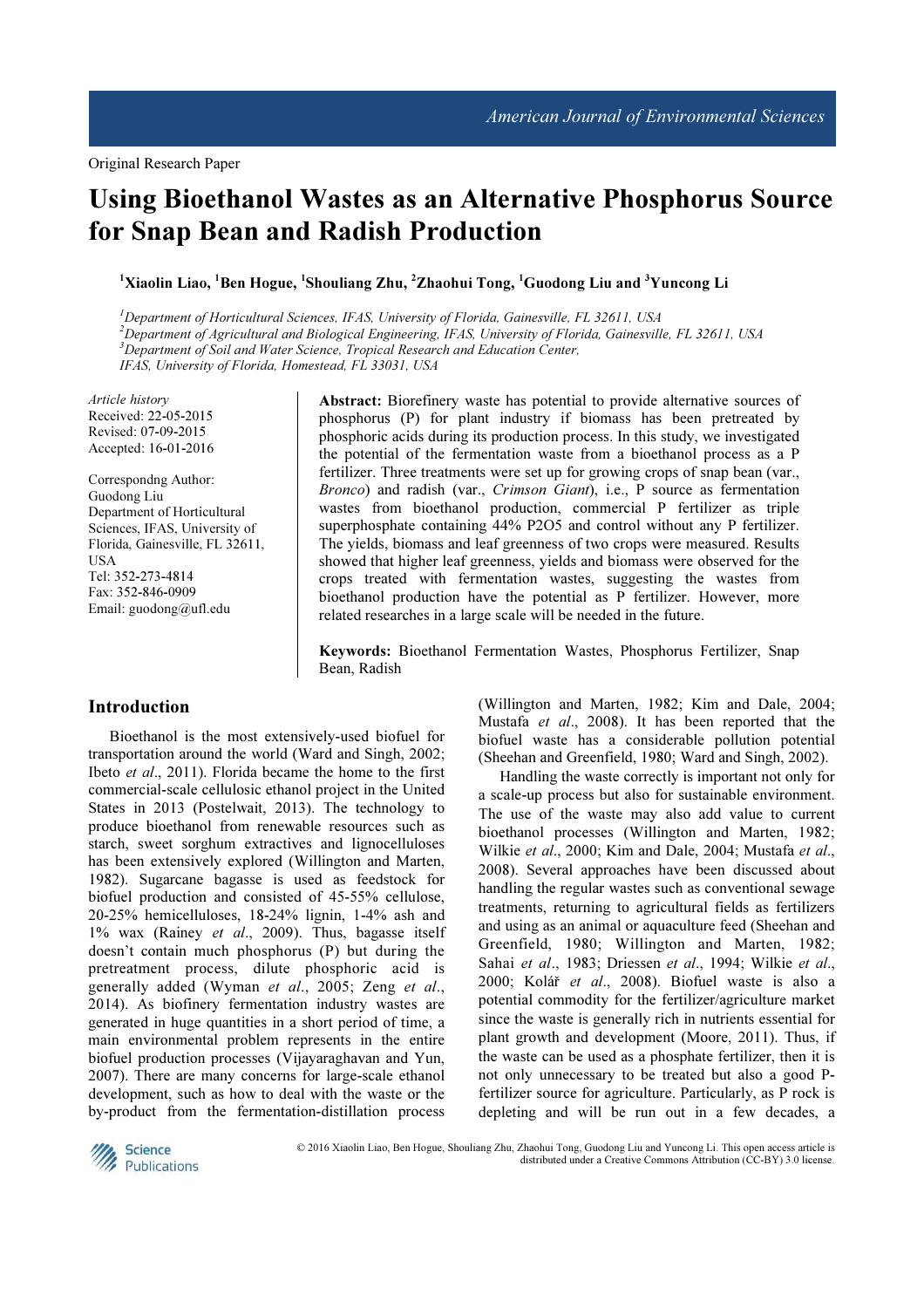potential P crisis is on the horizon (Abelson, 1999; Cordell et al., 2009), using biofuel waste to provide P nutrient will be beneficial. The objective of this study was to evaluate the effects of the fermentation waste from biofuel production on the yields, biomass and leaf greenness of snap bean and radish.

### Methods and Materials

#### Fermentation Waste Collection

The fermentation waste (approximately 25% solid) from the Stan Mayfield Biorefinery Pilot Plant in Perry, Florida was collected. This pilot plant produced the bioethanol through a phosphoric acid catalyzed steam explosion pretreatment process followed by a Liquefaction plus Simultaneously Saccharification and Co-fermentation Process (L plus SSCF) and sugarcane bagasse was used as the feedstock. This waste has approximately 300 mg L<sup>-1</sup> (354±59 mg kg<sup>-1</sup>) available P and <1 mg  $L^{-1}$  (0.4±0.1 mg  $kg^{-1}$ ) nitrogen (N) with pH 6.2 $\pm$ 0.4. It was diluted to 10 mg L<sup>-1</sup> phosphorus pentoxide  $(P_2O_5)$  with de-ionized water and then applied as P fertilizer to snap bean (var., Bronco) and radish (var., Crimson Giant) plants grown in pots.

#### Pot Experiment

The experiment was conducted using a randomized complete block with two treatments and four replications for snap bean and five replications for radish. Each replication had six pots for snap bean and five pots for radish, respectively. The pot size was 3,200 ml. Each pot was filled with sandy soil collected from the University of Florida Plant Science Research and Education Unit near Citra, FL, USA. The soil was classified as Candler sand with 97% sands (Buster, 1979; Zotarelli et al., 2011). Plant available (Olsen extractable) nutrients (mg  $\text{kg}^{-1}$ ) in this soil were 20 mg kg<sup>-1</sup> P, 18 mg kg<sup>-1</sup> K, 422 mg kg<sup>-1</sup> Ca, 45 mg kg<sup>-1</sup> Mg. Other basic properties of this soil were pH 6.3; soil bulk density  $1.5 \text{ g cm}^{-3}$ ; soil organic matter  $1.0\%$ ; CEC, 2.8 cmol kg<sup>-1</sup>.

Each pot had one plant for snap bean and 2 plants for radish. The treatments were paralleled with a control without P fertilization. The two treatments were (1) fermentation wastes without P fertilization; (2) commercial P fertilizer as triple superphosphate containing 44% of  $P_2O_5$ . The fertilizer application rates were based on the Institute of Food and Agricultural Sciences (IFAS) recommendations (Olson et al., 2013; Ozores-Hampton et al., 2013). The N, P and K application rates (kg ha<sup>-1</sup>) were 112, 134 and 134 for snap bean, as well as 101, 112 and 112 for radish, respectively. The fertilizers were applied in liquid twice a week to snap bean for five weeks and to radish for three weeks. Snap bean was planted on September  $10^{th}$ , 2012 and harvested on

November  $7<sup>th</sup>$ , 2012. Radish were seeded on August  $20<sup>th</sup>$ and harvested on September  $24<sup>th</sup>$ , 2012.

### Leaf Greenness, Yields and Biomass

Leaf chlorophyll concentrations were measured with a SPAD-502 meter (Konica-Minolta, Osaka, Japan) at harvest. Beans and radish were removed from the plants and weighed fresh as the yields. Biomass accumulation at harvest was determined by cutting plant stems at the soil surface for each pot. The entire plant of radish or the shoot and beans of snap bean were oven-dried at  $70^{\circ}$ C until constant weight was achieved.

#### Statistic Analysis

Data were analyzed using one-way ANOVA method (SAS Institute, 2009) and was considered significant at p < 0.05. After running the SAS program, the critical ranges (LSD<sub>2, 0.05</sub>) of Duncan's Multiple Range Test were used to detect the difference significance between two means (Hubbard, 2001).

#### Results and Discussion

### Leaf Greenness

The SPAD chlorophyll meter measures transmittance of red and infrared light through the leaf and displays a number that is proportion to chlorophyll concentrations in the leaf (Hoel, 1998). The results showed that the leaf greenness of snap bean with the fermentation waste treatment was significantly ( $p < 0.05$ ) greater than those of the commercial fertilizer treatment and the control but the latter two were not significantly different. Similarly, radish plants treated with the biofuel waste had significantly greater leaf greenness than those with P fertilizer. The latter was significantly greater than those of the control (Fig. 1). The exact compositions of the fermentation wastes depend on the raw material and distillation techniques. Generally, the compositions have high concentrations of Biological Oxygen Demand (BOD) and nutrients (Willington and Marten, 1982; Callander et al., 1986; Wilkie et al., 2000). For the fermentation wastes used in this research, high P concentration (~300 mg  $L^{-1}$ ) was observed but the N content was low  $($ <1 mg L<sup>-1</sup>). Others, however, have measured high N contents in other bioethanol wastes (Moore, 2011; Galvez et al., 2012). Some of the literature indicated that there was a positive relationship between leaf chlorophyll concentration and leaf N content in agricultural crops (Wood et al., 1992; Turner and Jund, 1994; Percival et al., 2008). In this study, the greater SPAD readings of the fermentation wastes may be related to possible increase in nutrient and water holding capacity in sandy soils by the fermentation wastes (Wang et al., 2014). These possible compounds were not able to be detected in this study.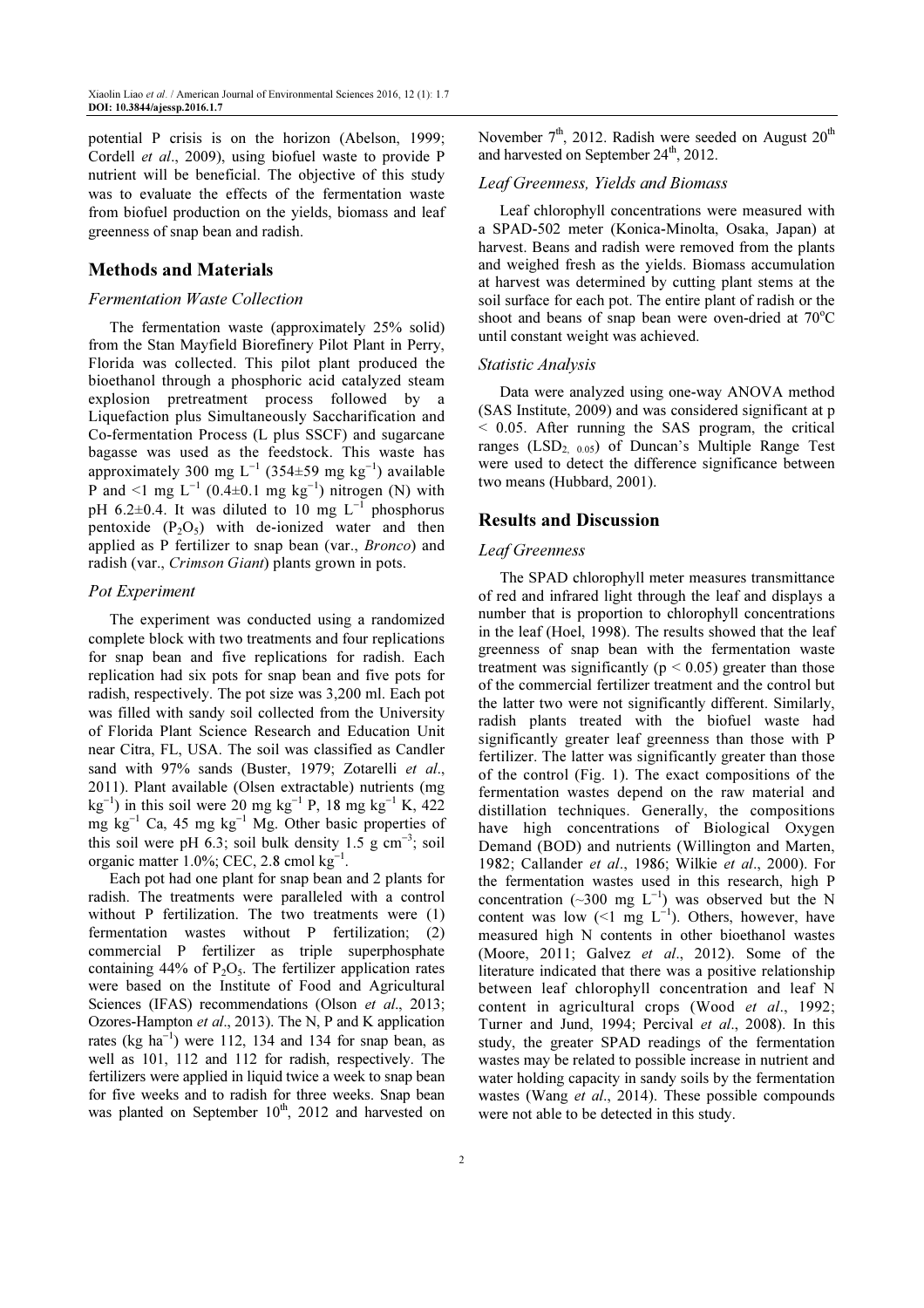Xiaolin Liao et al. / American Journal of Environmental Sciences 2016, 12 (1): 1.7 DOI: 10.3844/ajessp.2016.1.7



Fig. 1. Differences in the leaf greenness of snap bean and radish treated with the fermentation waste, commercial p < 0.05 fertilizer treatments and control without phosphorus fertilizer. Different lowercase letters on histograms denote significant difference  $(p < 0.05)$ . LSD<sub>0.05, 2</sub> was 4.08 and 2.02 for snap bean and radish, respectively



Fig. 2. Differences in bean yield of snap bean and radish treated with the fermentation waste, commercial P fertilizer treatments and control without P fertilizer. Different lowercase letters on histograms denote significant difference ( $p < 0.05$ ). LSD<sub>0.05, 2</sub> = 16.2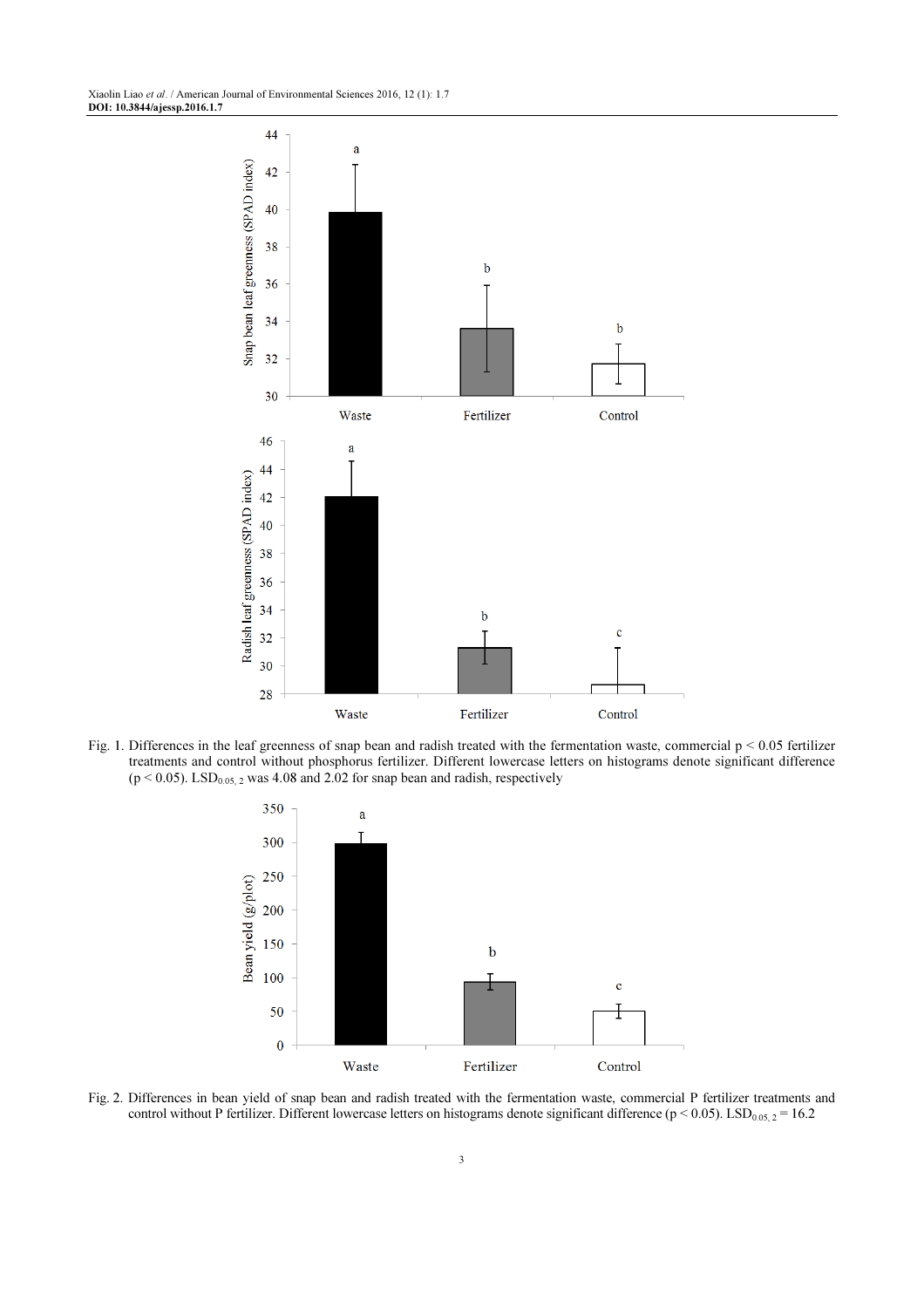#### Yields and Biomass

The results showed that the yield of snap bean treated with the fermentation waste  $(298\pm 17 \text{ g/plot})$  was significantly greater than those the P-fertilizer treatment (94 $\pm$ 6 g/plot) and the control without P fertilizer (51 $\pm$ 10  $g$ /plot,  $p$ <0.05, Fig. 2). Similarly, the biomass of the beans among the treatments was significantly different following this order: the fermentation waste treatment > the P-fertilizer treatment > the control. However, for the shoot biomass, only the waste treatment was significantly greater than the other two (Fig. 3). This significant difference may be attributed to that the fermentation wastes appeared to divert more photosynthetic assimilates to the beans and hence, increase the bean/shoot ratio significantly as compared with the P-fertilizer treatment. The latter had in turn significantly greater bean/shoot ratio than the control (Fig. 4).

Similarly, both fresh yield and biomass of radish with the fermentation waste were significantly greater than those with the control (Fig. 5). However, the P-fertilizer treatment and control did not show any significantly differences in both fresh yield and biomass. The fermentation waste has also been reported as a quality soil amendment to improve the physical and chemical properties of soil besides the nutrient effects. For example, Wang *et al.* (2014) found that the amendment of fermentation waste from a bioethanol process was able to significantly improve water retention and reduce N and P in the leachate for a sandy soil. The soil quality improvement would be also expected to increase crop yields even though the exact effects of the waste on soil properties were not examined in this study.



Fig. 3. Differences in biomass of snap bean treated with the fermentation waste, commercial P fertilizer treatments or control without P fertilizer. Different lowercase letters on histograms denote significant difference ( $p < 0.05$ ). LSD<sub>0.05, 2</sub> was 2.6 and 5.4 for beans and shoots, respectively



Fig. 4. Differences in bean/shoot ratio of snap bean treated with the fermentation waste, commercial P fertilizer treatments and control without P fertilizer. Different lowercase letters on histograms denote significant difference ( $p < 0.05$ ). LSD<sub>0.05</sub>, was 0.07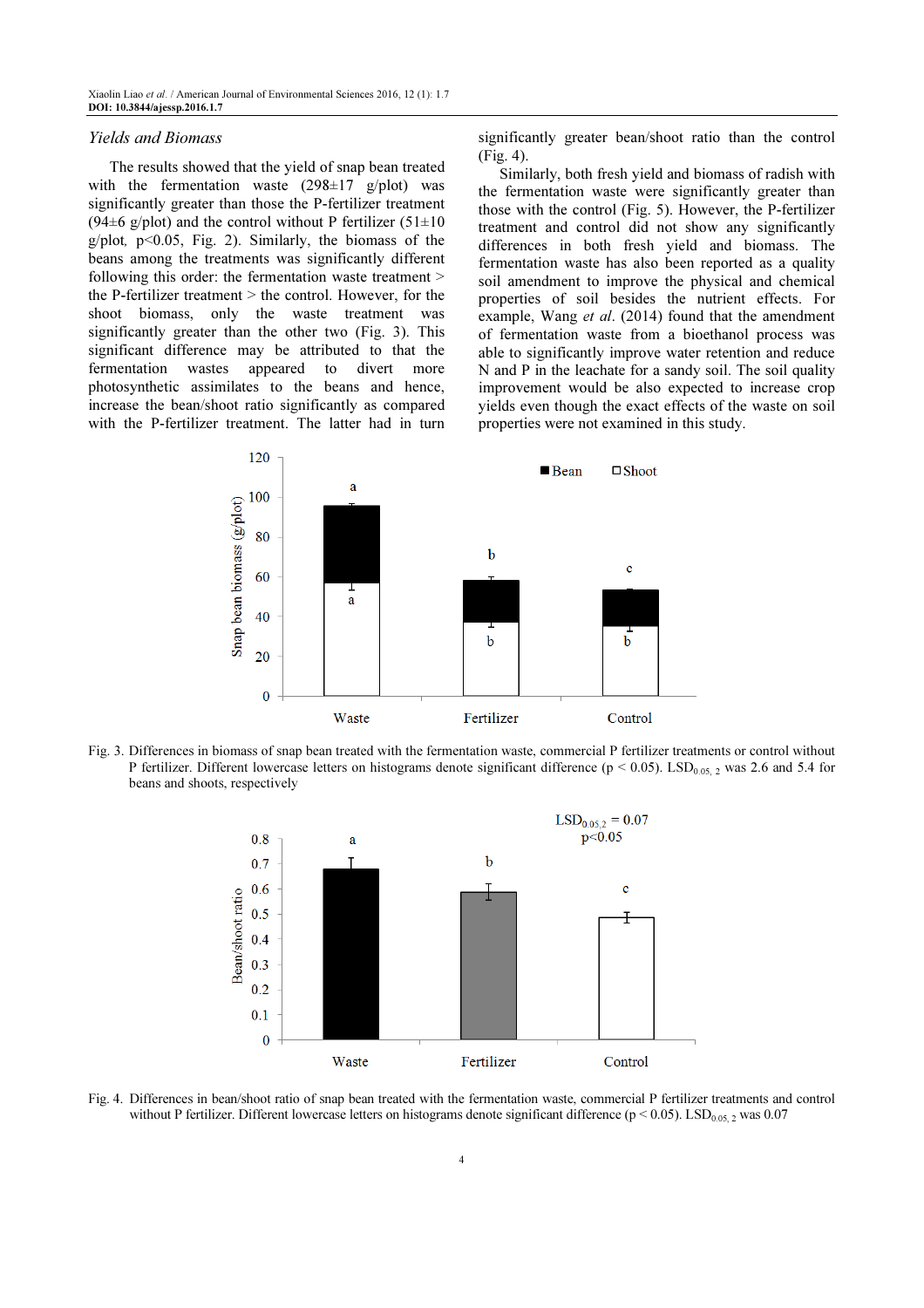Xiaolin Liao et al. / American Journal of Environmental Sciences 2016, 12 (1): 1.7 DOI: 10.3844/ajessp.2016.1.7



Fig. 5. Differences in radish yield and biomass treated with the fermentation waste, commercial P fertilizer treatments and control without P fertilizer. Different lowercase letters on histograms denote significant difference ( $p < 0.05$ ). LSD<sub>0.05</sub>  $_2$  was 9.5 and 0.79 for radish yield and biomass, respectively

In commercial bioethanol production, every liter of ethanol can generate approximately 13 to 20 liters of liquid waste (Willington and Marten, 1982; Wilkie et al., 2000). If not treated properly, the generated waste can be a serious water pollutant (Sheehan and Greenfield, 1980; Ward and Singh, 2002). The data of this study show that the biofuel waste can be a valuable and alternative resource used as a P fertilizer and soil amendment. Specifically in Florida, one of the largest states for agriculture, it will not only be a solution for environmental sustainability, but also will gain economic benefits by converting the wastes to valuable fertilizers or soil amendments.

## Conclusion

Our results of this preliminary study showed that the fermentation waste increased both yield and biomass of both snap bean and radish significantly. Particularly, the waste increased the bean/shoot ratio of snap bean significantly and hence increase economic yield of the crop. Potentially, the fermentation wastes from bioenergy production may be used as an alternative of P fertilizers. These data may provide an insight for a sustainable solution to deal with the rapid accumulation of fermentation wastes from biofuel production. Additionally, using the waste as an alternative P fertilizer source may also contribute to alleviating depletion of the nonrenewable mineral resource of phosphate rock over the world. More researches are needed to study the efficiency in large scale of these "waste fertilizers".

#### Acknowledgement

The Stan Mayfield Biorefinery Pilot Plant in Perry, Florida provided the fermentation waste for this study.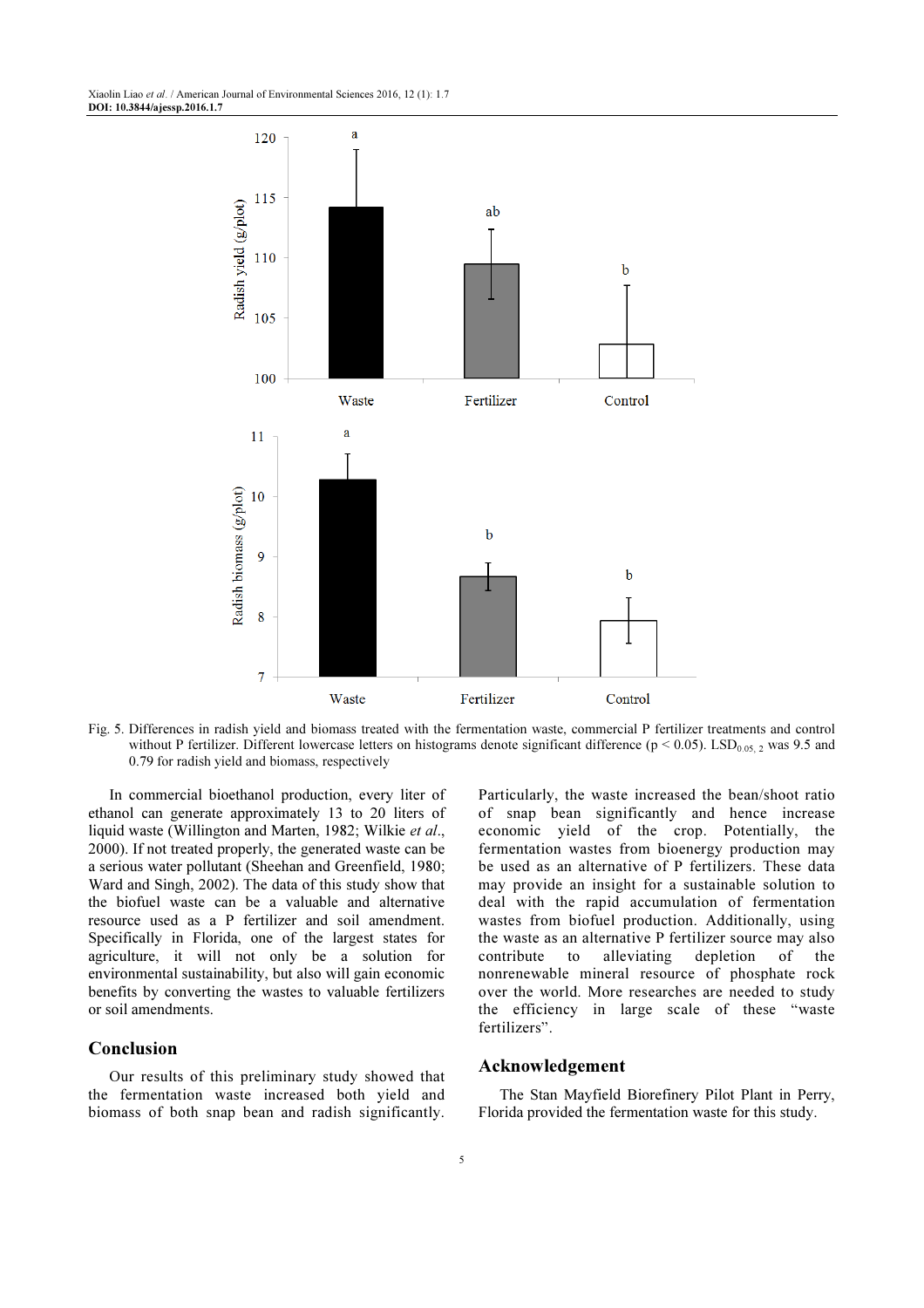### Author's Contributions

Xiaolin Liao: Analyzed and interpreted the data and drafted the manuscript.

Ben Hogue: Based on the design, completed the study with radish and snap bean with Zhu.

Shouliang Zhu: Based on the design, completed the study with radish and snap bean with Hogue.

Zhaohui Tong: Processed the biofuel wastes and analyzed the Properties of the waste, discussed the design of the study with Liu and Li, critically reviewed the manuscript.

Guodong Liu: Designed the research plan with Li and Tong and organized the study, finalized the manuscript.

Yuncong Li: Designed the study with Liu and Tong and critically reviewed the manuscript.

### Ethics

This article is original and contains unpublished material. All of the other authors have read and approved the manuscript and there are no ethical issues involved.

#### Reference

Abelson, P.H., 1999. A potential phosphate crisis. Science, 283: 2015-2015.

DOI: 10.1126/science.283.5410.2015

- Buster, T.P., 1979. Soil Survey of Marion County area, Florida. 1st Edn., Soil Conservation Service, Washington, DC., pp: 148.
- Callander, I.J., T.A. Clark, P.N. McFarlane and K.L. Mackie, 1986. Anaerobic digestion of stillage from a pilot scale wood‐to‐ethanol process I. Stillage characterisation. Environ. Technol. Lett., 7: 325-334. DOI: 10.1080/09593338609384419
- Cordell, D., J.O. Drangert and S. White, 2009. The story of phosphorus: Global food security and food for thought. Global Environ. Change, 19: 292-305. DOI: 10.1016/j.gloenvcha.2008.10.009
- Driessen, W.J.B.M., M.H. Tielbaard and T.L.F.M. Vereijken, 1994. Experience on anaerobic treatment of distillery effluent with the UASB process. Water Sci. Technol., 30: 193-201.
- Galvez, A., T. Sinicco, M.L. Cayuela, M.D. Mingorance and F. Fornasier et al., 2012. Short term effects of bioenergy by-products on soil C and N dynamics, nutrient availability and biochemical properties. Agric. Ecosyst. Environ., 160: 3-14. DOI: 10.1016/j.agee.2011.06.015
- Hubbard, M.R., 2001. Statistical Quality Control for the Food Industry. 2nd Edn., Springer Science and Business Media, Gaithersburg, ISBN-10: 0834220938, pp: 327.
- Hoel, B.O., 1998. Use of a hand‐held chlorophyll meter in winter wheat: Evaluation of different measuring positions on the leaves. Acta Agric. Scandinavica, 48: 222-228. DOI: 10.1080/09064719809362502
- Ibeto, C.N., A.U. Ofoefule and K.E. Agbo, 2011. A global overview of biomass potentials for bioethanol production: A renewable alternative fuel. Trends Applied Sci. Res., 6: 410-425. DOI: 10.3923/tasr.2011.410.425
- Kim, S. and B.E. Dale, 2004. Global potential bioethanol production from wasted crops and crop residues. Biomass Bioenergy, 26: 361-375. DOI: 10.1016/j.biombioe.2003.08.002
- Kolář, L., S. Kužel, J. Peterka, P. Štindl and V. Plát, 2008. Agrochemical value of organic matter of fermented wastes in biogas production. Plant Soil Environ., 54: 321-328.
- Moore, A., 2011. Fertilizer Potential of Biofuel Byproducts. In: Biofuel Production-Recent Developments and Prosepects, Dr. Marco Aurellio Dos Santos Bernardes (Ed.), In Tech., pp: 437-450.
- Mustafa, B., B. Havva and O. Cahide, 2008. Progress in bioethanol processing. Progress Energy Combust. Sci., 34: 551-573. DOI: 10.1016/j.pecs.2007.11.001
- Olson, S.M., P.D. Dittmar, S. Webb, S. Zhang and S.A. Smith et al., 2013. Legume Production in Florida: Snapbean, Lima Bean, Southern Pea, Snowpea. In: Vegetable Production Book for Florida 2012-2013, Olson, S.M. (Ed.), University of Florida/IFAS Extension, Gainesville, Florida, pp: 143-162.
- Ozores-Hampton, M., P.D. Dittmar, S. Webb, R.N. Raid and E.J. McAvoy, 2013. Legume Production in Florida: Snapbean, Lima Bean, Southern Pea, Snowpea. In: Vegetable Production Book for Florida 2012-2013, Olson, S.M. (Ed.), University of Florida/IFAS Extension, Gainesville, Florida, pp: 261-268.
- Postelwait, J., 2013. Florida biofuels project makes cellulosic ethanol on commercial scale. Electric Light and Powergrid International.
- Percival, G.C., I.P. Keary and K. Noviss, 2008. The potential of a chlorophyll content SPAD meter to quantify nutrient stress in foliar tissue of Sycamore (Acer pseudoplatanus), English Oak (Quercus robur) and European Beech (Fagus sylvatica). Arboric. Urban Forestry, 34: 89-100.
- Rainey, T.J., W.O.S. Doherty, J.R. Brown, D.M. Martinez and N.A. Kelson, 2009. Experimental study of Australian sugarcane bagasse pulp permeability. Appita J., 62: 296-302.
- Sahai, R., S. Jabeen and P.K. Saxena, 1983. Effect of distillery waste on seed germination, seedling growth and pigment content of rice. Ind. J. Ecol., 10: 7-10.